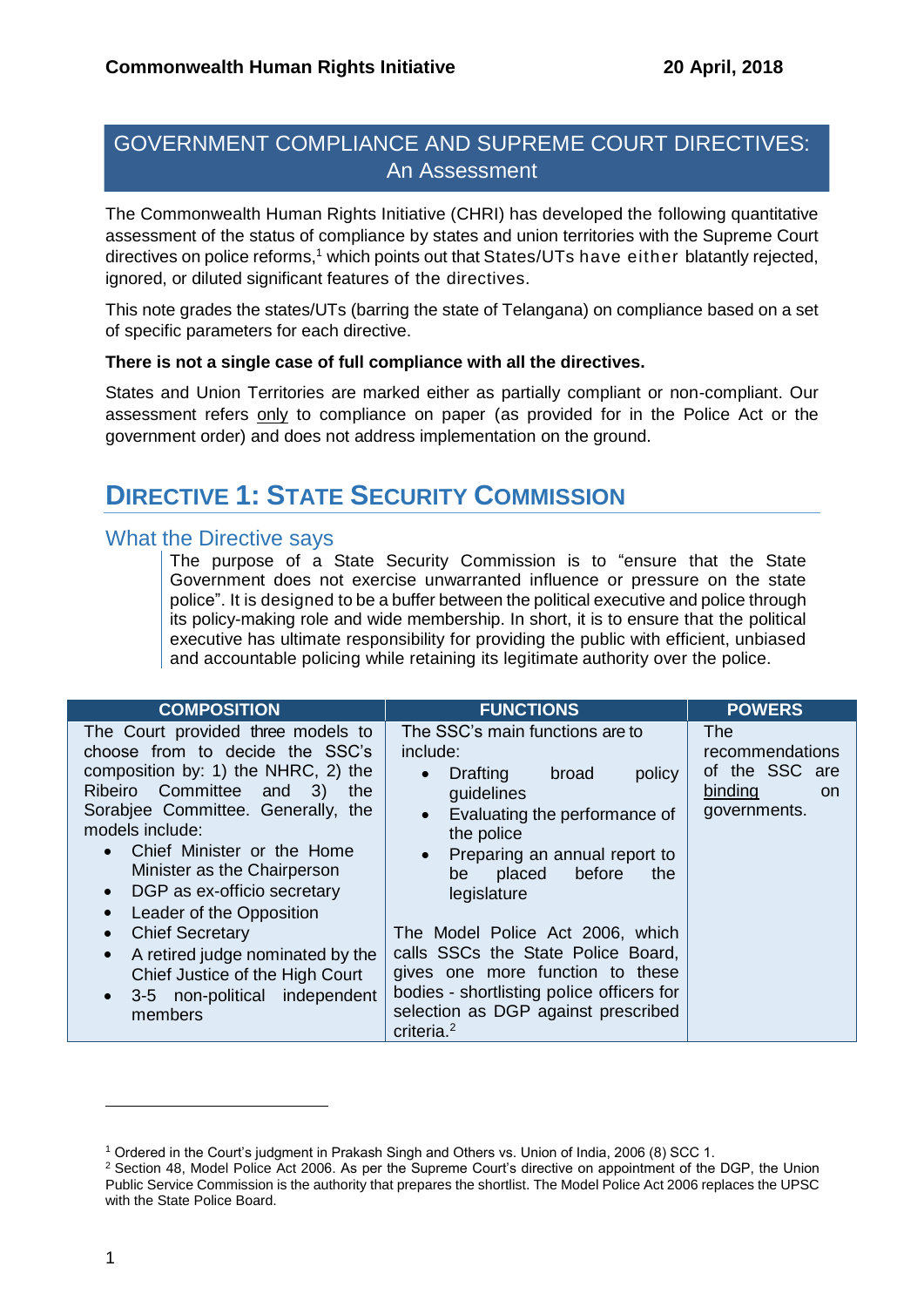## Compliance by States and UTs

Compliance is assessed against the following parameters:

- **a) Establishment of State Security Commission**: States that have not constituted the SSC, either through a Police Act or through executive order/notification, are marked as non-compliant.
- **b) Inclusion of the Leader of Opposition:** States that have constituted SSC but fail to include the Leader of the Opposition are marked as non-compliant.
- **c) Inclusion of independent members in the SSC** *and* **inclusion of an independent panel for selection of the independent members:** Mere inclusion of independent members alone will not guarantee diversity of perspectives and expertise. It is equally critical for the independent members to be selected through an objective and independent process. The Court itself stated that members of the Commission are to be "chosen in such a manner that it is able to function independent of Government control". States are marked as non-compliant if they fail to include both these parameters together.
- **d) Binding recommendations:** States that fail to specify that the SSC's recommendations are binding on the state government are marked as non-compliant.
- **e) Annual Report:** States that fail to include the requirement for the SSC to prepare an annual report to be placed before the legislature are marked as non-compliant.

*Please note that states and Union Territories are marked as partially compliant only if they comply with parameters b, c and d.*

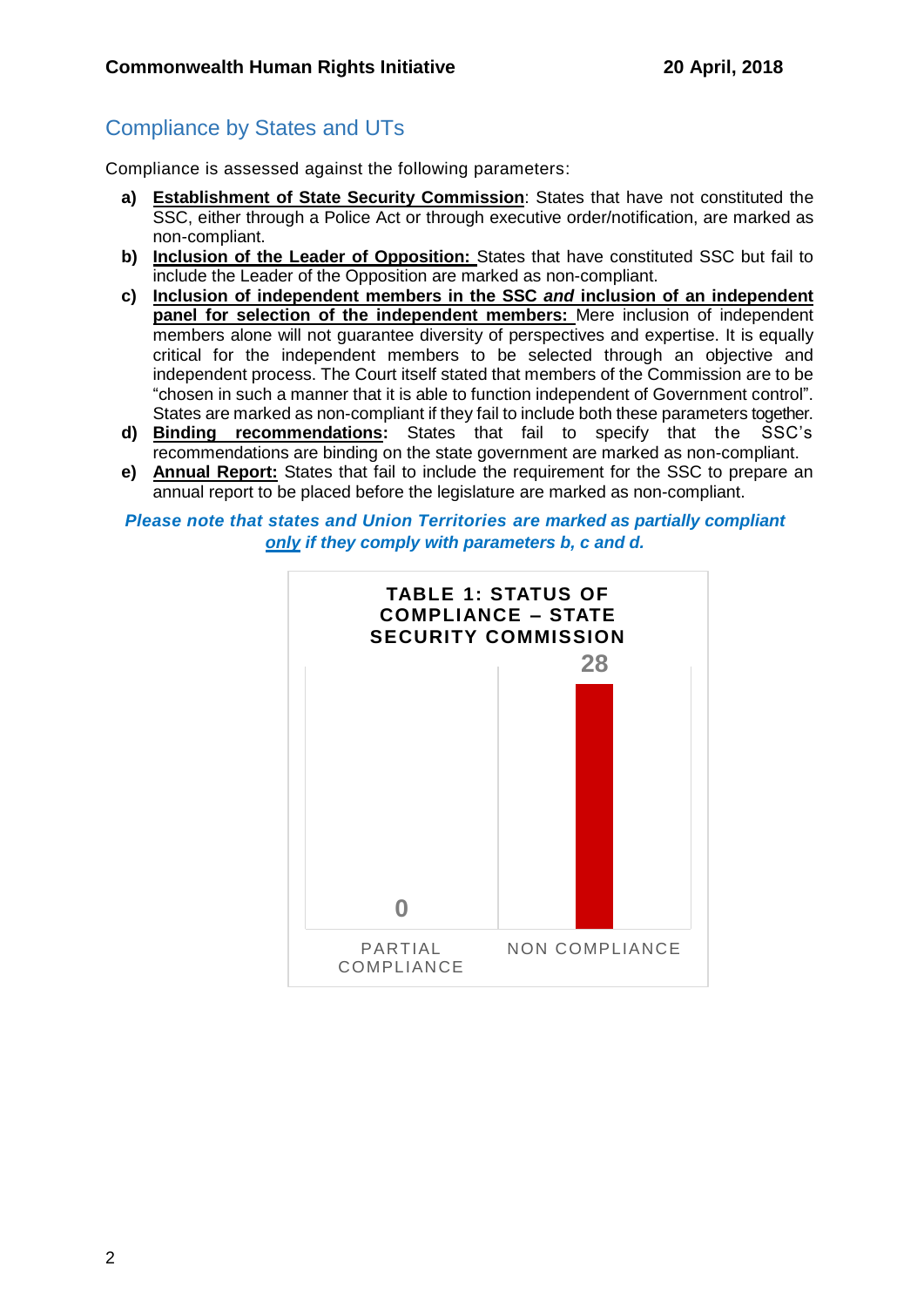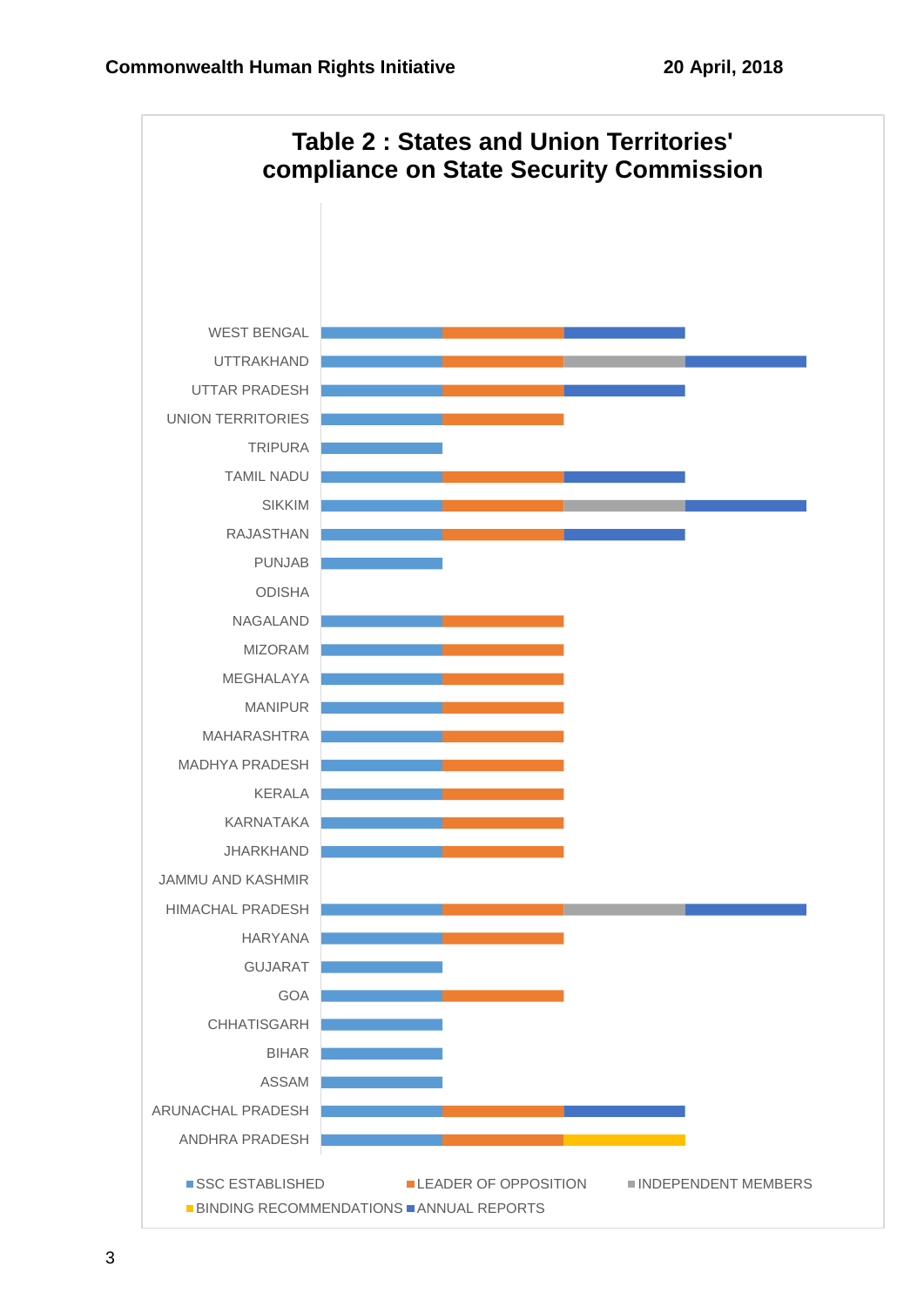- 26 out of 28 states have constituted an SSC, either through Police Acts or government orders. Jammu and Kashmir and Odisha are the only two states which have not established State Security Commissions on paper.<sup>3</sup>
- 6 out of 26 states Assam, Bihar, Chhattisgarh, Gujarat, Punjab and Tripura do not include the Leader of the Opposition in the SSC.
- 18 states Andhra Pradesh, Arunachal Pradesh, Jharkhand, Madhya Pradesh, Manipur, Nagaland, Uttar Pradesh, West Bengal, Tripura, Assam, Chhattisgarh, Gujarat, Haryana, Kerala, Maharashtra, Meghalaya<sup>4</sup>, Mizoram and Rajasthan - include independent members<sup>5</sup> as part of the SSC, but do not provide an independent selection panel for their appointments.
- Bihar, Karnataka and Punjab do not include independent members as part of the SSC.
- Andhra Pradesh is the only state that makes the recommendations of the SSC binding.
- Meghalaya and Himachal Pradesh are marked as non-compliant as recommendations are binding "*only to the extent feasible".*
- 8 states Arunachal Pradesh, Himachal Pradesh, Rajasthan, Sikkim, Tamil Nadu, Uttar Pradesh, Uttarakhand and West Bengal - are in compliance with the requirement to prepare an annual report and table it before the State legislature.<sup>6</sup>
- In Delhi and Union Territories, an SSC has been set up for each UT.<sup>7</sup> The SSCs in Delhi and Puducherry include the Leader of Opposition and 5 independent members. The MHA's Memo is silent on the selection panel, binding recommendations, and preparation of annual report.

<sup>&</sup>lt;sup>3</sup> In the affidavit submitted by Jammu & Kashmir, the state government sought an exemption from implementing this directive based on the specific security situation in the State. It said that establishing an SSC would destabilize the current system of coordination and control between the Army, Central Paramilitary Forces and the local Police, headed by the Chief Minister.

<sup>4</sup> While Meghalaya has a selection panel, it includes the Chief Secretary and Principal Secretary (Home), both of whom are members of the SSC. This is conflict of interest and excessive control by the political executive, and is marked as non-compliance.

<sup>&</sup>lt;sup>5</sup>In Tamil Nadu, the "independent" members are all ex-officio members who are Chairpersons of various state commissions. This is outside the Court's scheme, and will invariably affect the SSC's efficiency. Chairpersons of statutory bodies have full-time charge and will not be able to devote the needed time to their role on the SSC. This is marked as non-compliance.

<sup>&</sup>lt;sup>6</sup> The two states of Chhattisgarh and Madhya Pradesh require SSCs to draft annual reports but do not necessitate their tabling before the legislature. This is marked as non-compliance.

<sup>7</sup> As per Office Memorandum No.14040/127/2010-UTP dated 10.01.2011, issued by the Ministry of Home Affairs.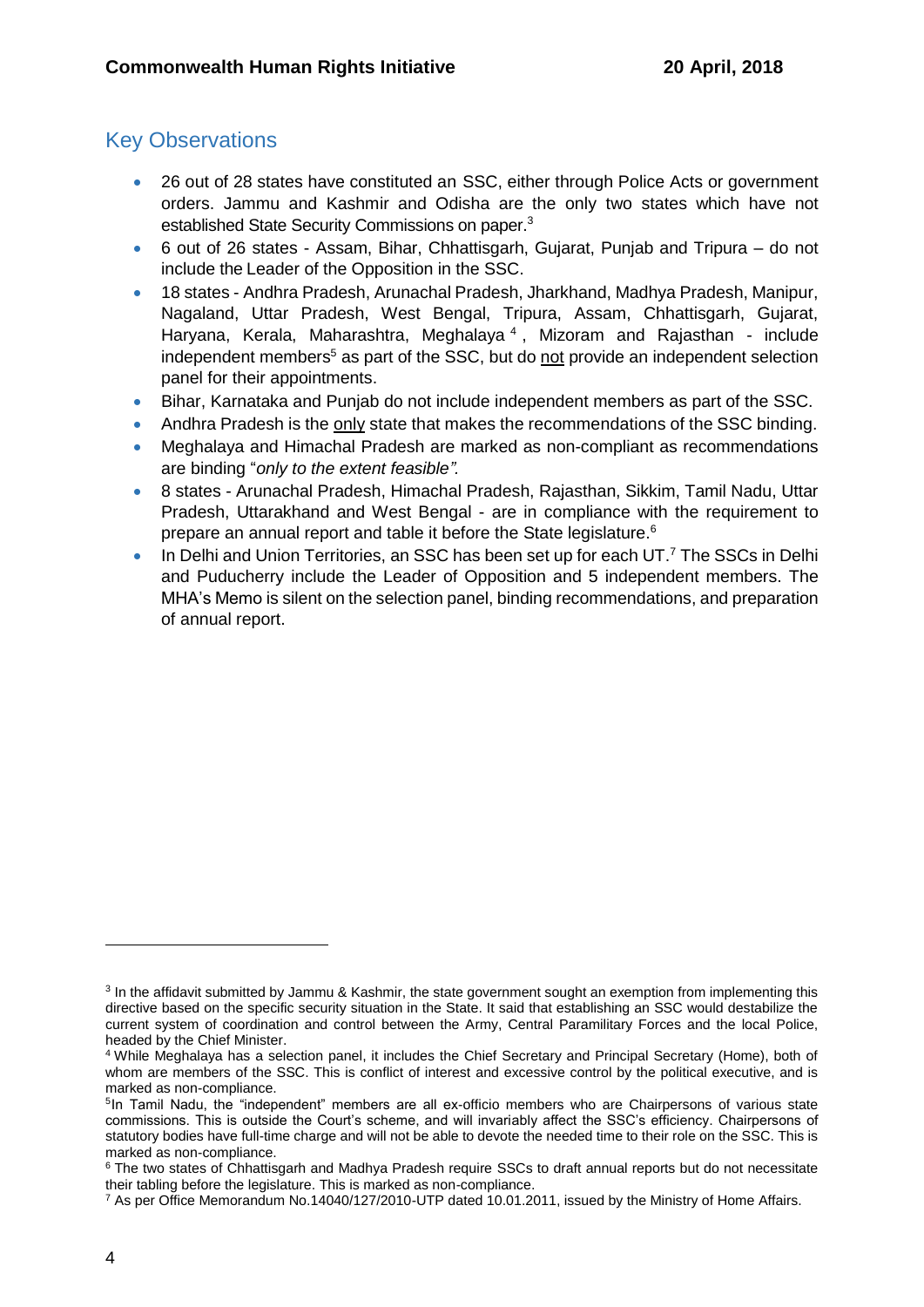# **Directive 2: Tenure and Selection of the DGP**

#### What the Directive says

The DGP must be selected from amongst the three senior-most officers empaneled by the Union Public Service Commission (UPSC) for the post. The selection will be made on the basis of the candidates': (i) length of service, (ii) service record, and (iii) range of experience.

The DGP must have a minimum tenure of two years irrespective of the date of superannuation. The DGP may, however, be relieved of his responsibilities by the State Government acting in consultation with the State Security Commission consequent upon: (i) any action taken against him under the All India Services (Discipline and Appeal) Rules; or (ii) following his conviction in a court of law in a criminal offence or in a case of corruption; or (iii) if he is otherwise incapacitated from discharging his duties.

### Compliance by States and UTs

Compliance is assessed against the following parameters.

- a) **Shortlisting by the Union Public Service Commission (UPSC): <sup>8</sup>** States/UTs are marked as non-compliant if they do not specify the requirement of the UPSC preparing a shortlist of candidates on the basis of length of service, service record, and range of experience.
- b) **Tenure**: States/UTs are marked as non-compliant when a) minimum tenure of 2 years is not provided for; and b) tenure is made 'subject to', instead of 'irrespective of', superannuation.
- c) **Grounds for Removal**: States are marked as non-compliant if they do not categorically lay down the grounds of removal as stated by the Court. Also, states are marked as non-compliant if the SSC is not consulted while removing the DGP permanently.

#### *Please note that states and Union Territories are marked as partially compliant only if they comply with all three parameters.*



<sup>&</sup>lt;sup>8</sup> Where the UPSC's role in shortlisting has been replaced by the SSC, CHRI incorporates this as the parameter.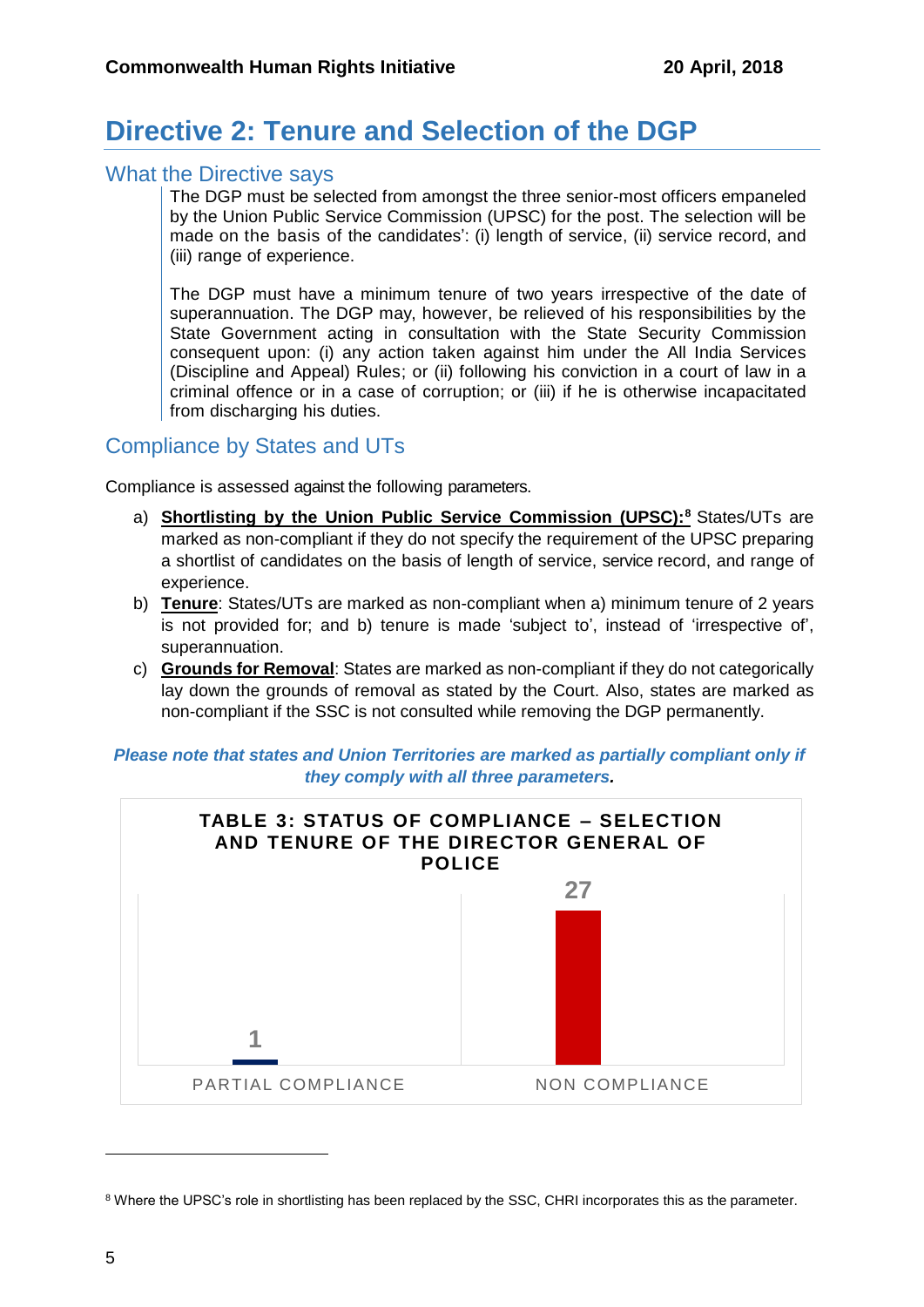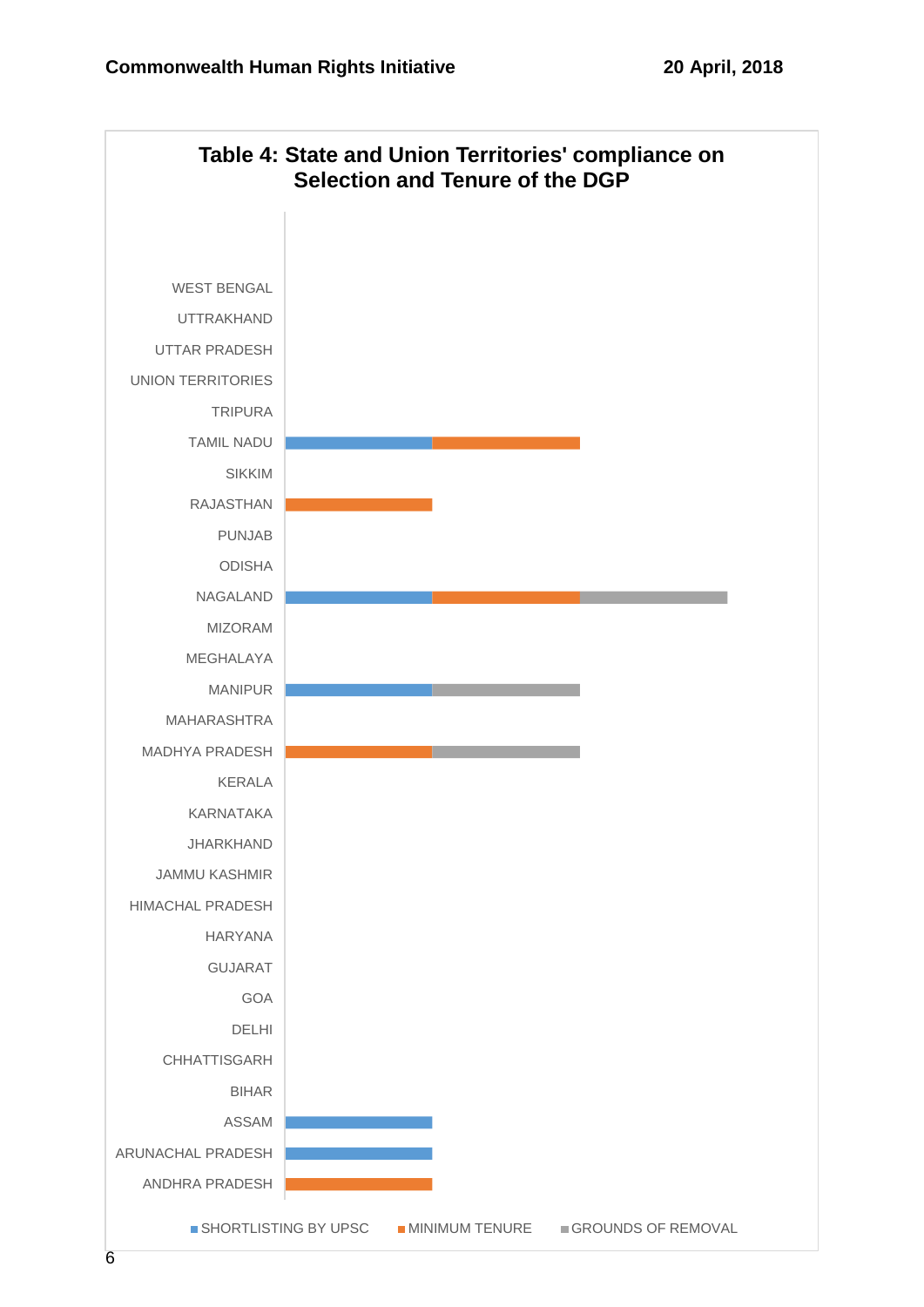- Nagaland is the only state that fully complies with this directive.
- 23 states Andhra Pradesh, Bihar, Chhattisgarh, Goa, Gujarat, Haryana, Himachal Pradesh, Jharkhand, Karnataka, Kerala, Madhya Pradesh, Maharashtra, Meghalaya, Mizoram, Punjab, Rajasthan, Sikkim, Tripura, Uttar Pradesh, Uttarakhand and West Bengal– omit shortlisting by the UPSC and give state governments the sole discretion to select the candidates for the DGP's post.
- Only 5 states Arunachal Pradesh<sup>9</sup>, Assam, Manipur, Nagaland and Tamil Nadu include shortlisting by the UPSC.<sup>10</sup>
- In 5 states Assam, Jharkhand, Karnataka, Meghalaya and Mizoram the SSC has the responsibility to shortlist the candidates for the post of DGP. While CHRI accepts the replacement of the UPSC by the SSC as the shortlisting authority, the SSC itself must be in compliance with the Court's directive on the SSC to be fit for purpose. We have marked these states as non-compliant on this parameter as the SSCs fail to fulfill the Court's directive in terms of composition and the process to select independent members.
- Only 5 states Andhra Pradesh, Tamil Nadu, Nagaland, Madhya Pradesh and Rajasthan – provide a minimum tenure of 2 years.
- 2 states Haryana and Meghalaya provide a tenure of 1 year.
- 20 states make tenure *subject to* superannuation.
- 3 states Madhya Pradesh, Manipur and Nagaland lay down grounds for removal that are in line with the directive.
- 16 states Andhra Pradesh, Assam, Bihar, Chhattisgarh, <sup>11</sup> Himachal Pradesh, Karnataka, Meghalaya, Mizoram, Odisha, Punjab, Rajasthan, Sikkim, Tamil Nadu, Tripura, Uttar Pradesh and Uttarakhand – include problematic provisions for premature removal such as *"on other administrative grounds to be recorded in writing"* or "*in the public interest*". These are liable to be interpreted in multiple ways and misused.
- 6 states Gujarat, Haryana, Kerala, Maharashtra, Arunachal Pradesh and Goa do not include the provision to consult the SSC in the decision to remove the DGP.
- In Delhi and the Union Territories, the Ministry of Home Affairs omits shortlisting by the UPSC.<sup>12</sup> Tenure is fixed at two years or more *subject to superannuation*. The Union government does not favour affixing a tenure "apprehending legal and administrative repercussions".

<sup>9</sup> The procedure laid down by a notification issued by the MHA is followed. The UPSC shortlists the candidates for the post of DGP and the MHA makes the final selection. This procedure applies to all AGMUT (Arunachal Pradesh, Goa, Mizoram and Union Territories) states but Arunachal Pradesh is the only state that complies with it.

 $10$  The empanelment in Chhattisgarh is to be done by a committee under the provision of the All India Services Act, 1951. This has been marked as non-compliant as there is no mention of the UPSC.

<sup>&</sup>lt;sup>11</sup> Chhattisgarh lays down that the removal can be done 'on his own request or an administrative exigency which shall be recorded in writing'.

<sup>12</sup> As per the affidavit filed by the Union of India to the Supreme Court of India, dated 12.02.2007.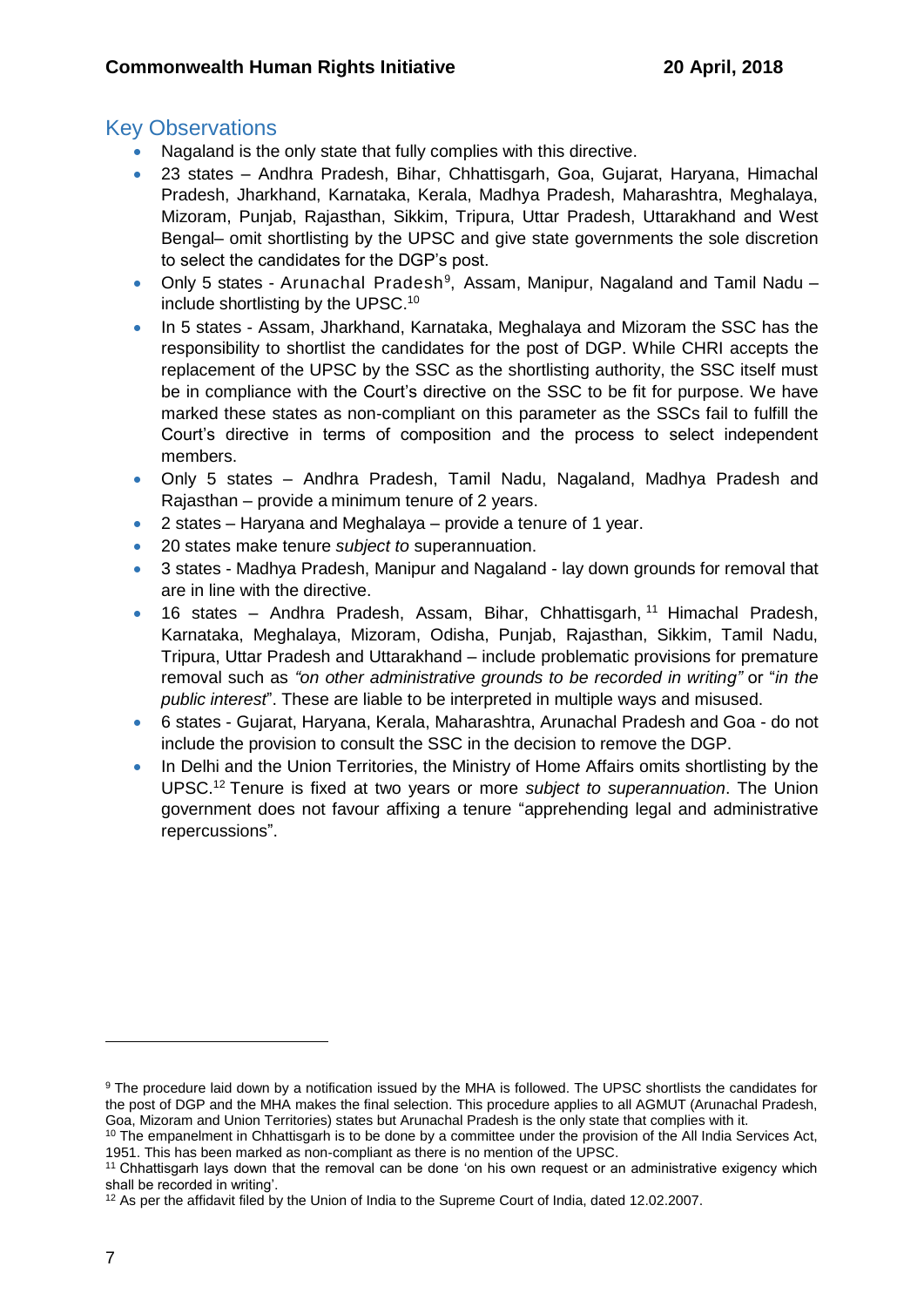# **Directive 3: Minimum Tenure of Inspector General of Police (IGP) and other officers**

### What the Directive says

The directive provides **minimum tenure of two years** for the Inspector General of Police (in charge of a Zone), the Deputy Inspector General of Police (in charge of a Range), the Superintendent of Police (in charge of a District) and the Station House Officer (in charge of a Police Station). This is to ensure security of tenure for police officers in key operational positions in the field. Security of tenure should safeguard against undue political interference, and also give the time necessary to properly understand the needs of their jurisdictions and do justice to their jobs. The Court stipulates that premature removal before the expiry of tenure of any personnel can only be done on the basis of specific grounds, that include disciplinary proceedings, or conviction in a criminal offence or in a case of corruption, or if the incumbent is otherwise incapacitated from discharging their duties.

## Compliance by States and UTs

Compliance is assessed against the following parameters.

- a) **Minimum tenure of two years**: States/UTs are marked as non-compliant if they fail to stipulate minimum tenure of two years for police officers on operational duties.
- b) **Grounds of removal**: States are marked as non-compliant where, despite stipulating minimum tenure, very broad grounds have been laid down to allow for premature removal.

*Please note that states and Union Territories are marked as partially compliant if they comply with both the parameters.*

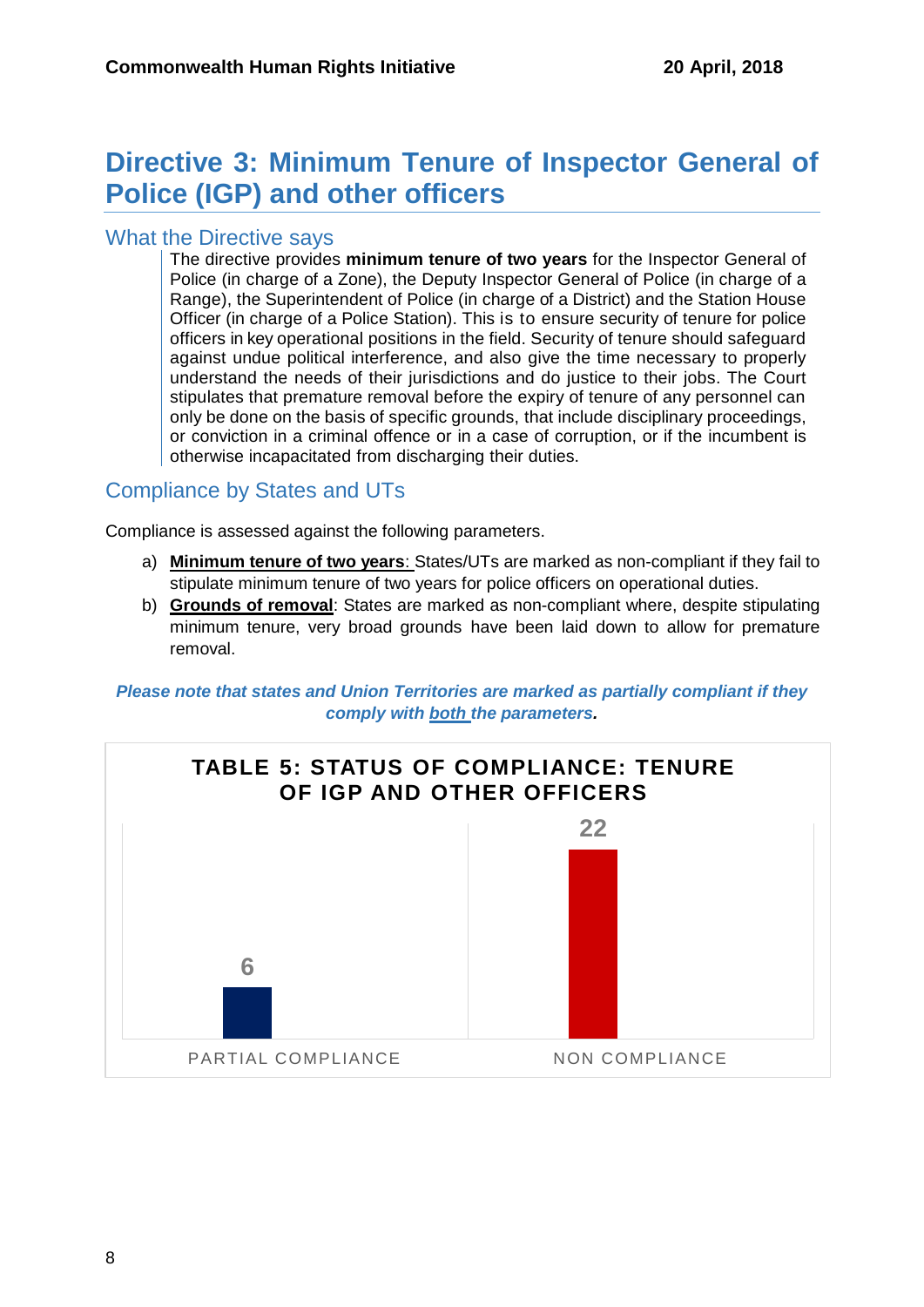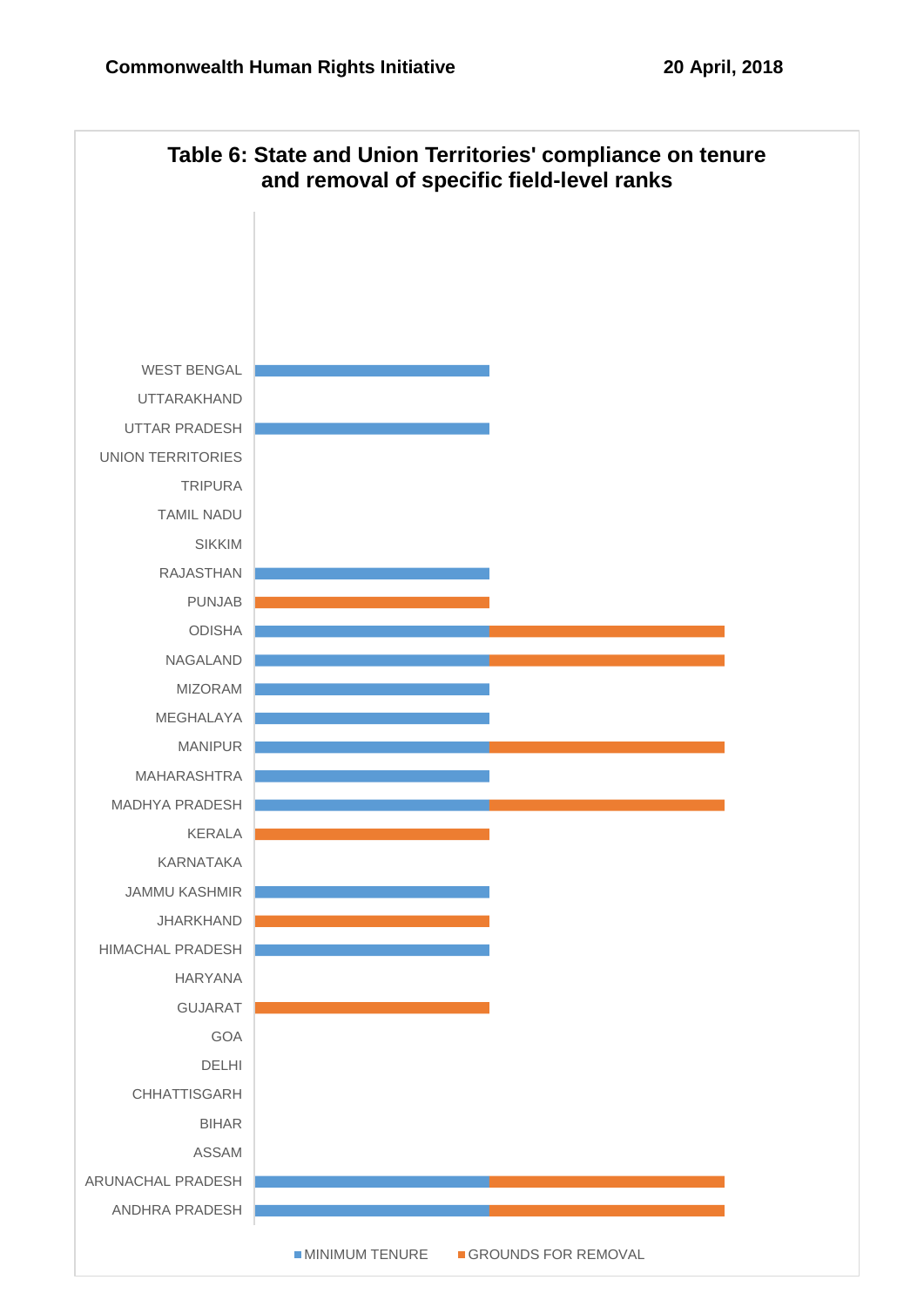- 6 states Andhra Pradesh, Arunachal Pradesh, Manipur, Nagaland, Madhya Pradesh and Odisha - comply fully with this directive.
- 14 states Andhra Pradesh, Arunachal Pradesh, Jammu & Kashmir, Madhya Pradesh, Manipur, Meghalaya, Mizoram, Nagaland, Odisha, Rajasthan, Uttar Pradesh and West Bengal – comply with the requirement to provide 2-year minimum tenure.
- In Gujarat, Jharkhand and Maharashtra, the term is 'ordinarily' two years. This has been marked as non-compliant as it dilutes the requirement.
- 5 states Assam, Haryana, Karnataka, Punjab and Uttarakhand provide only one year tenure to selective, and not all, ranks of officers stipulated by the directive.
- 4 states Himachal Pradesh, Sikkim, Tamil Nadu and Tripura minimum tenure is selectively laid down and does not include all the ranks indicated by the Court.
- In Delhi and Union Territories, senior level police functionaries have a minimum tenure of two years but only "*as far as possible*". This is non-compliant with the directive.
- 5 states Manipur, Nagaland, Odisha, Kerala and Punjab establish grounds of removal in compliance with the Court's directive.
- 5 states Goa, Kerala, Jammu and Kashmir, Madhya Pradesh, and West Bengal and Delhi and the Union Territories - are silent on grounds of removal.
- 16 states Assam, Chhattisgarh, Himachal Pradesh, Maharashtra, Meghalaya, Rajasthan, Sikkim, Tamil Nadu, Bihar, Tripura, Uttar Pradesh, West Bengal, Haryana, Karnataka, Mizoram and Uttarakhand - lay down vague and objective grounds for premature removal. These include: *for any other reasons or administrative grounds, to meet any other contingency, in public interest, subject to promotion and retirement of other officers.*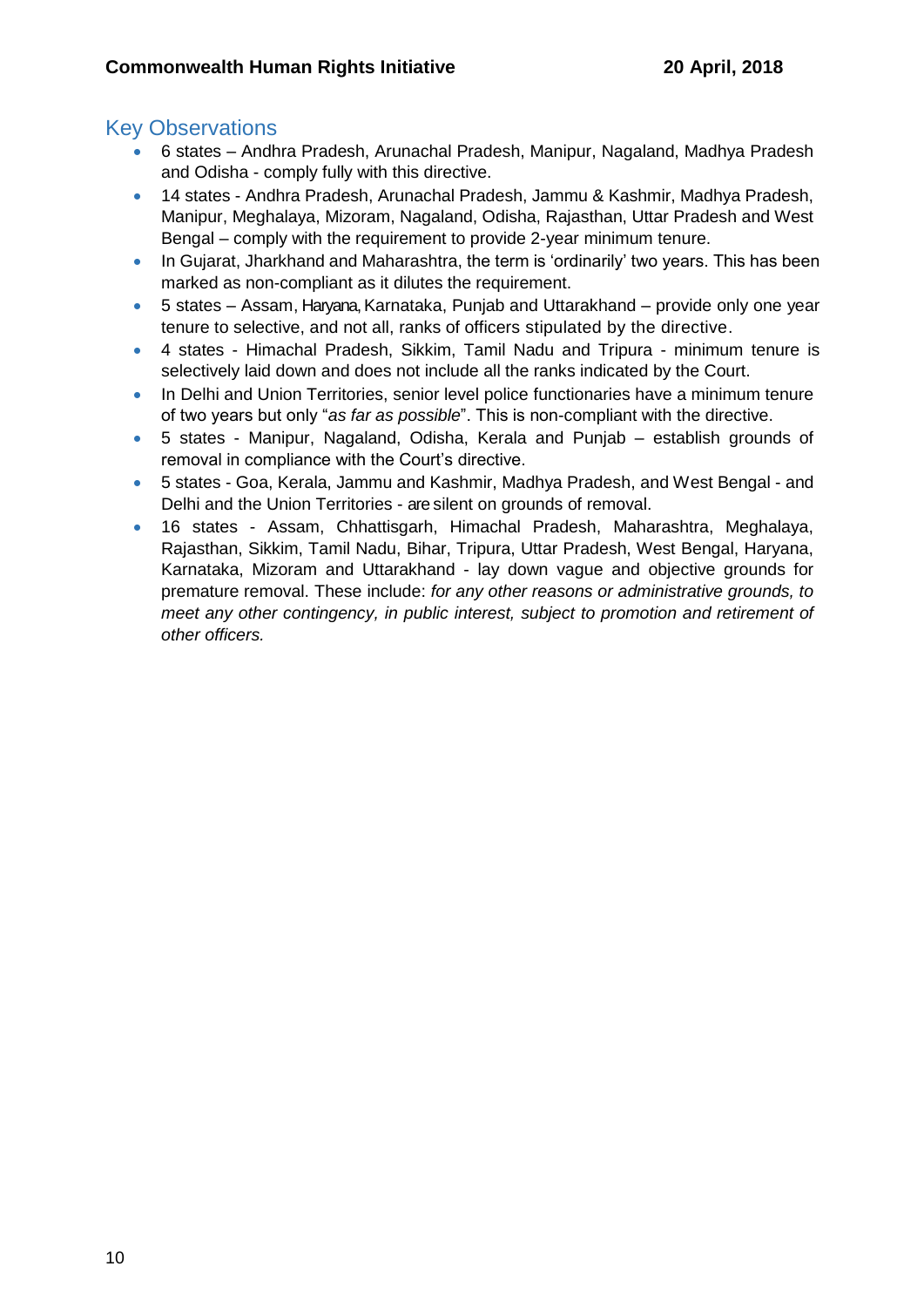# **Directive 4: Separation of Investigation and Law and Order Functions**

### What the Directive says

Both investigation and law and order are vital and specific police functions. To encourage specialization and upgrade overall performance, the Court ordered a gradual separation of investigative and law and order wings, starting with towns and urban areas with a population of one million or more. It stated that this will streamline policing, ensure speedier and more expert investigation, and improve rapport with the people. The Court did not specify how this separation is to take place on the ground, but clearly indicates that there must be full coordination between the two wings of the police.

## Compliance by States and UTs

Compliance on this directive refers to complete separation of investigation from law and order duties while providing for coordination between the two wings. States/UTs are marked as noncompliant if they either:

- do not provide any details of how the separation is to be effected; or
- have raised objections to implementing the directive in the Supreme Court.

States that have created special crime investigation units in select areas and/or for select crimes are marked as partially compliant.

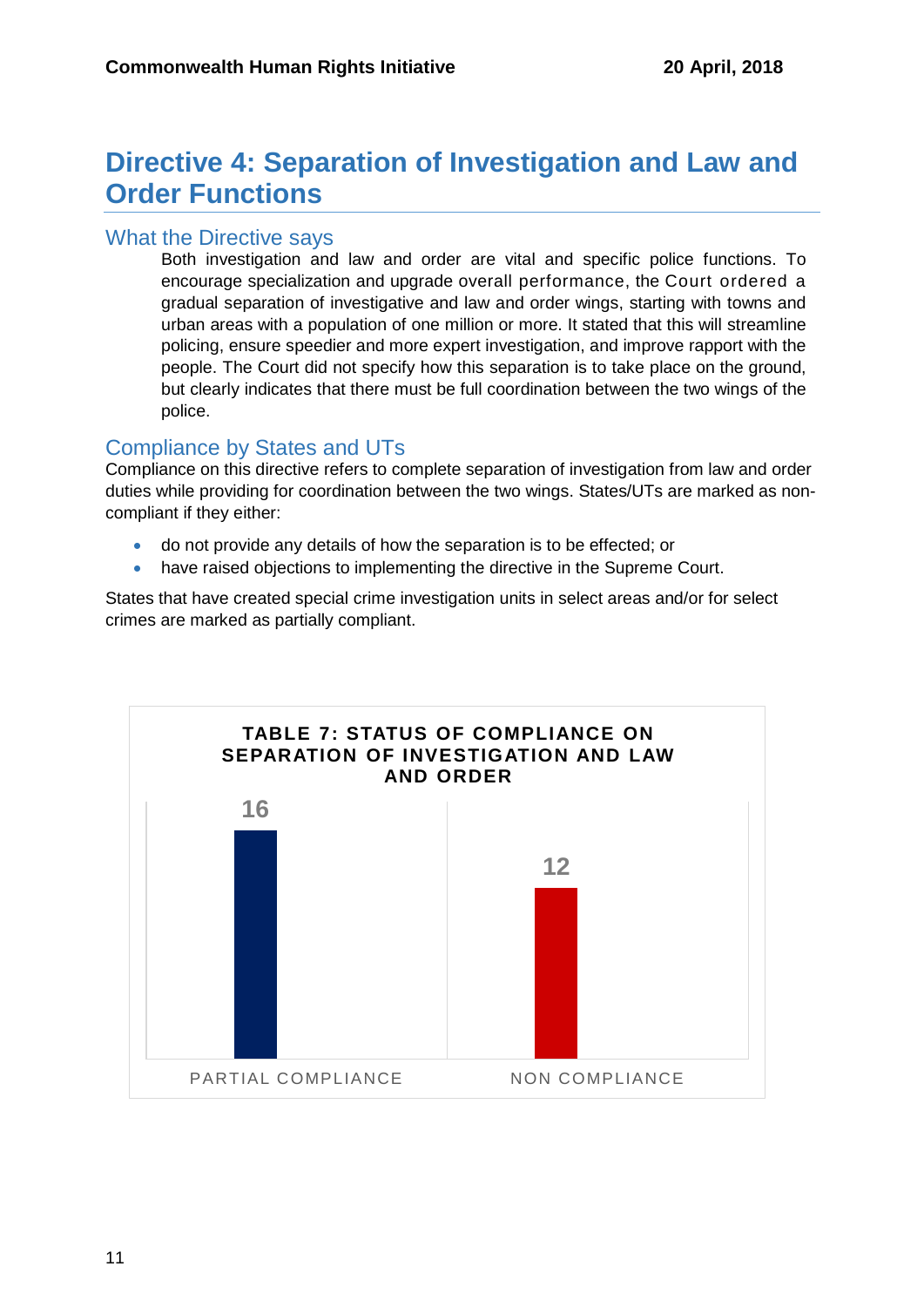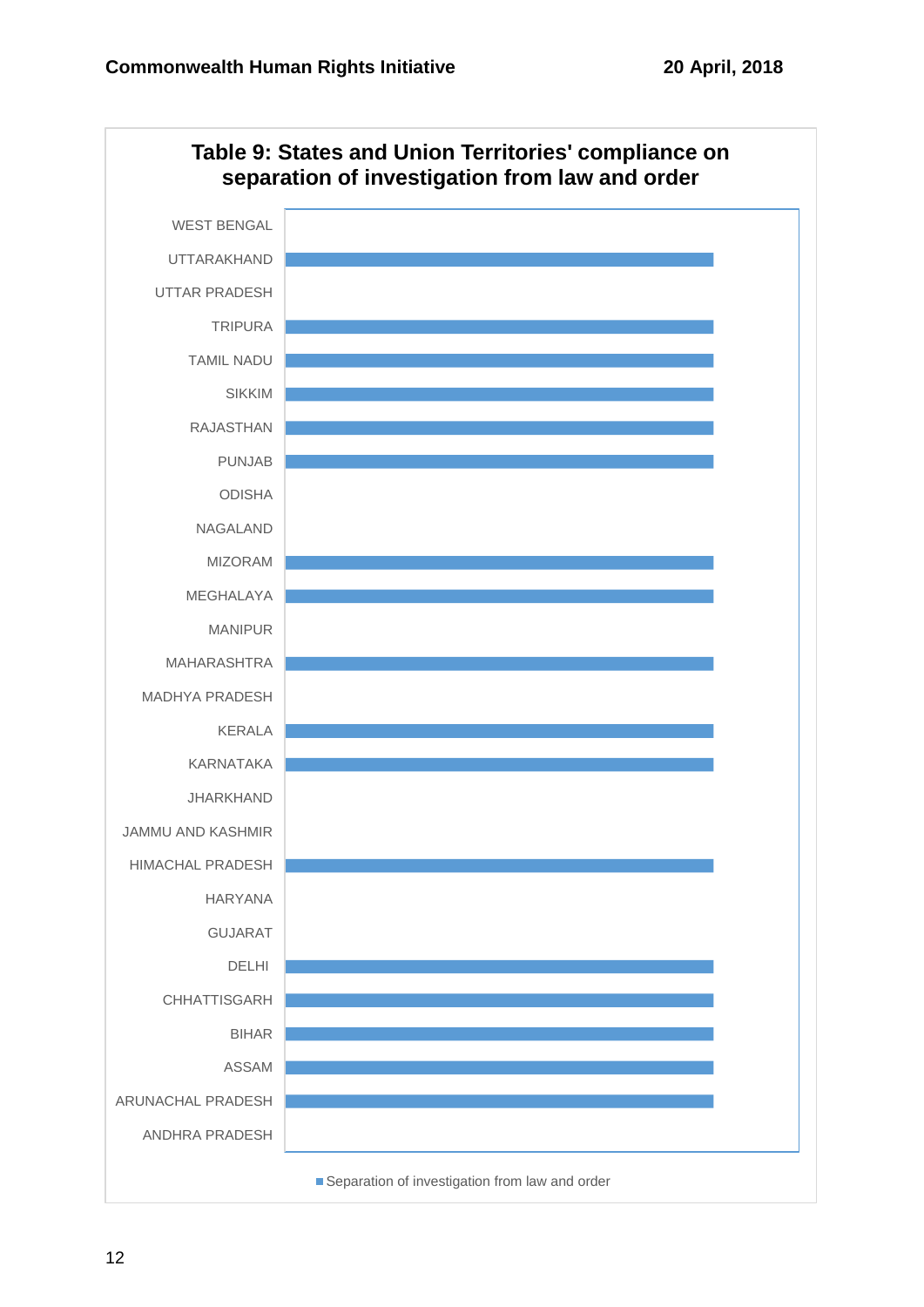- 16 states Arunachal Pradesh, Assam, Bihar, Chhattisgarh, Himachal Pradesh, Karnataka, Kerala, Maharashtra, Meghalaya, Mizoram, Punjab, Rajasthan, Sikkim, Tamil Nadu, Tripura and Uttarakhand; and Delhi – have taken some measures<sup>13</sup> to separate investigation and law and order duties.
- This directive is not applicable to Goa since its total population is less than 10 lakhs.
- 12 states Andhra Pradesh, Gujarat, Haryana, Jammu and Kashmir, Jharkhand, Odisha, Madhya Pradesh, Manipur, Meghalaya, Nagaland, Uttar Pradesh and West Bengal - fail to comply with this directive.
- The Union Territories, except Delhi, have not implemented this directive since the separation has to be effected in towns/urban areas with population of 10 lakh or more.
- Mizoram is the only state to specifically ensure in its Police Act that officers assigned to special investigation units are to be a) given secure tenure; b) allowed to specialize; and c) not be diverted to any other duty except under special circumstances with written permission of the DGP. 14

<sup>&</sup>lt;sup>13</sup> They have either constituted special investigation units at police stations for specific offences, or for select geographical areas.

<sup>&</sup>lt;sup>14</sup> Section 15, Mizoram Police Act, 2012.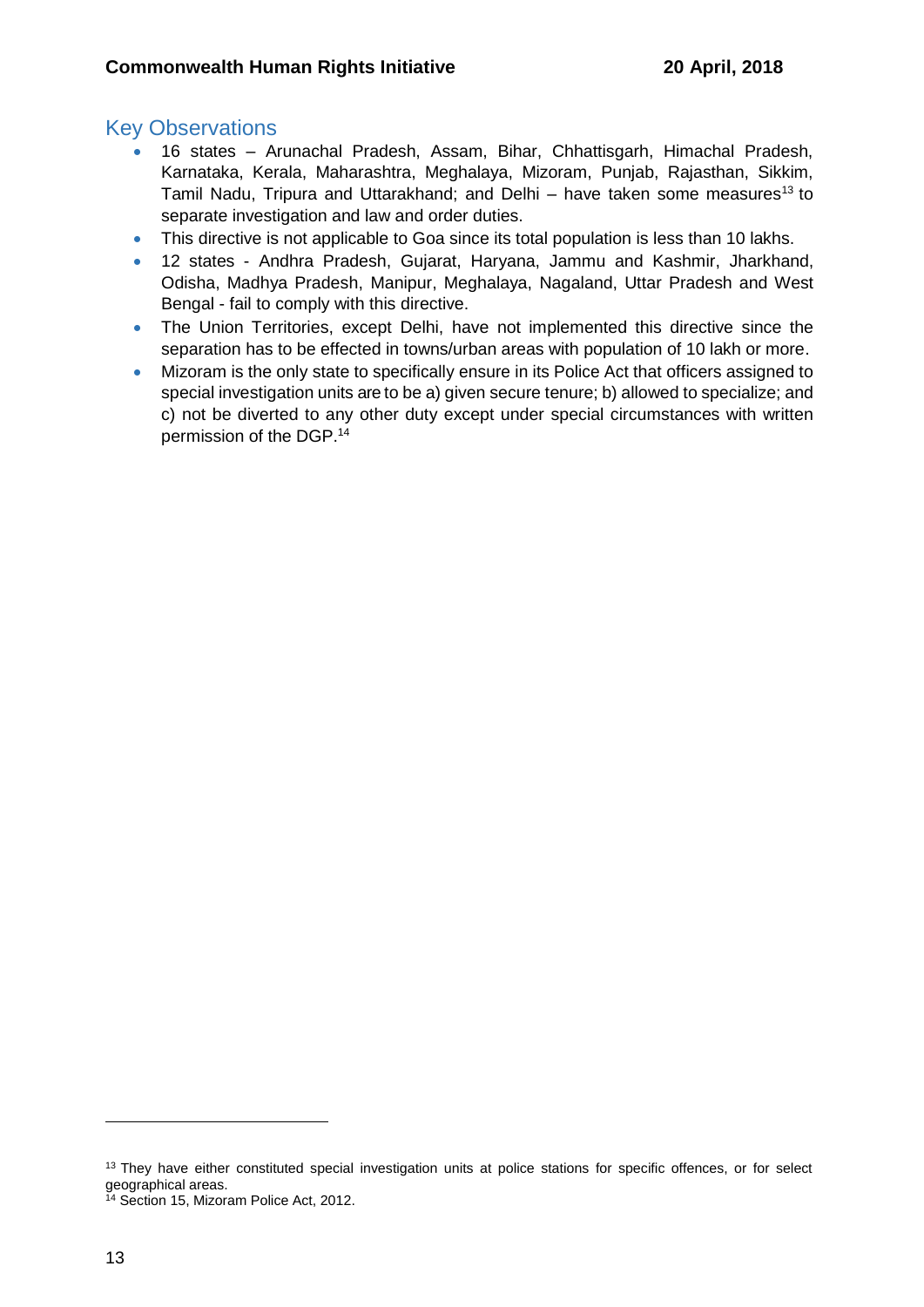# **Directive 5: Police Establishment Board**

#### What the Directive says

The Court directed the setting up of a Police Establishment Board (PEB) within each police department, made up of the DGP and four senior officers. The PEB's functions are to:

- i. Decide all transfers, postings, promotions and other service related matters for police officers of and below the rank of Deputy Superintendent of Police. State governments can interfere with the Board's decisions only in "exceptional cases" after recording reasons;
- ii. make recommendations to the state government on postings and transfers of officers above the rank of Deputy Superintendent of Police. The state government is expected to give due weight to these recommendations and normally accept them;
- iii. act as a forum of appeal for officers of the rank of Superintendent of Police and above for any grievances regarding promotion/transfer decisions, disciplinary proceedings, or illegal orders; and
- iv. generally review the functioning of the police in the state.

In effect, the Board is intended to bring these crucial service related matters largely under police control. Notably, the government's role lies in appointing and managing senior police leadership. Service related matters of state cadre ranks should be overseen internally within the department, as laid down in Police Manuals and service rules. Experience in India shows that this demarcation is absolutely required in practice to decrease corruption and undue patronage given the prevailing illegitimate political interference in decisions regarding police appointments, transfers and promotions.

### Compliance by States and UTs

Compliance is assessed against the following parameters.

- a) **Composition of the PEB**: States/UTs that include government representatives, instead of confining only to senior police officers as required by the directive, are marked as non-compliant.
- b) **Mandate of the PEB**: States are marked as non-compliant if the mandate is restricted on either of these counts:
	- i. *Deputy Superintendent of Police and below*: Its powers to decide transfers, postings, promotions and other service related matters is restricted to select ranks of officers and not extended to *all* officers *of and below* Deputy Superintendent of Police; and its power relating to transfers, postings and promotions is reduced to recommendatory;
	- ii. *Superintendent of Police and above*: Its recommendations regarding posting and transfers of officers *of and above* the rank of Superintendent of Police are not taken as normally binding on the state government.
- c) **Appeal Forum**: States are marked as non-compliant where the PEB is not given the powers to act as a forum of appeal for officers of the rank of Superintendent of Police and above.
- d) **Review the functioning of the police**: States are marked as non-compliant if the PEB is not given the role to review police functioning.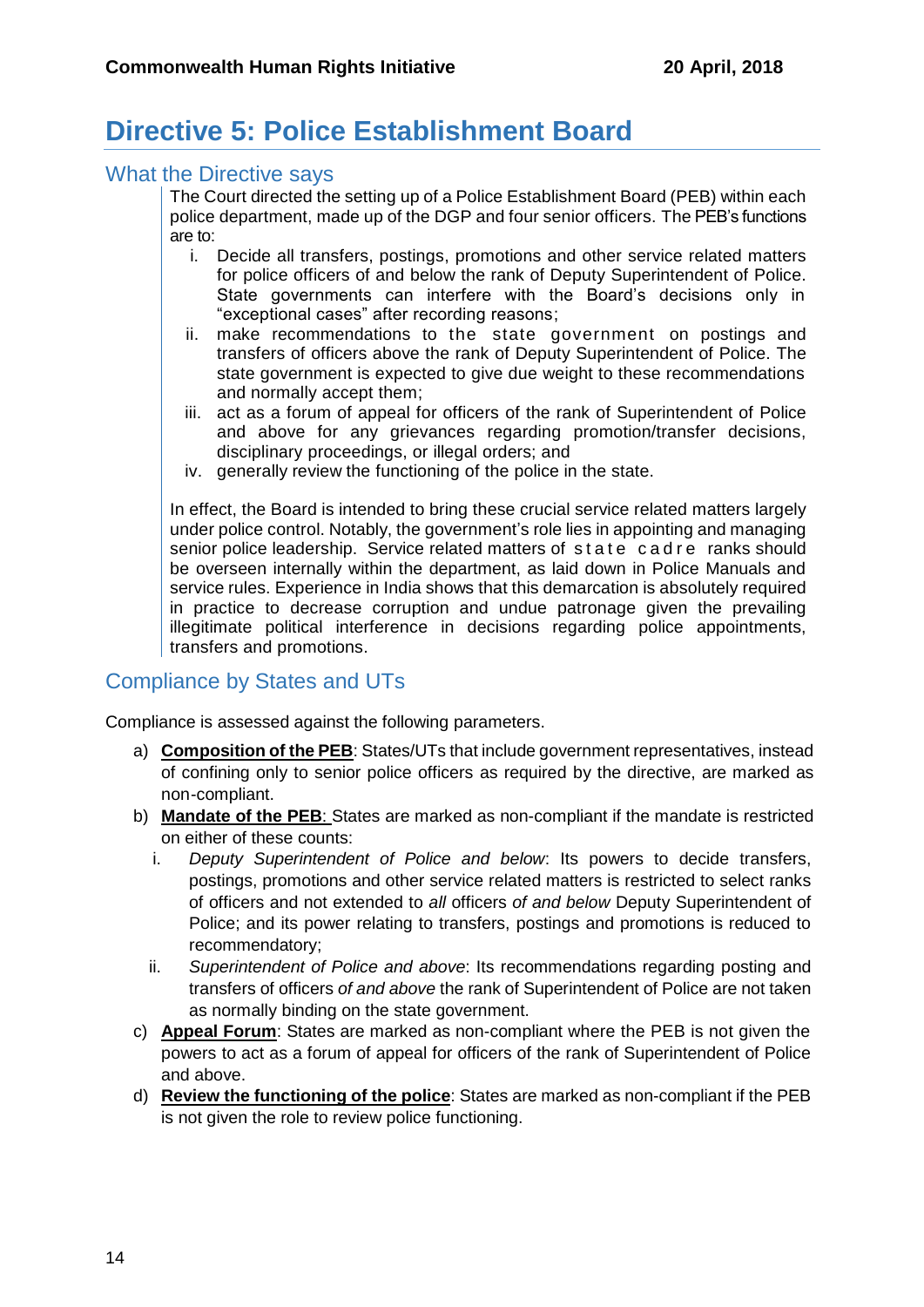*Please note that states and UTs are marked as partially compliant only if they comply with all the parameters.*

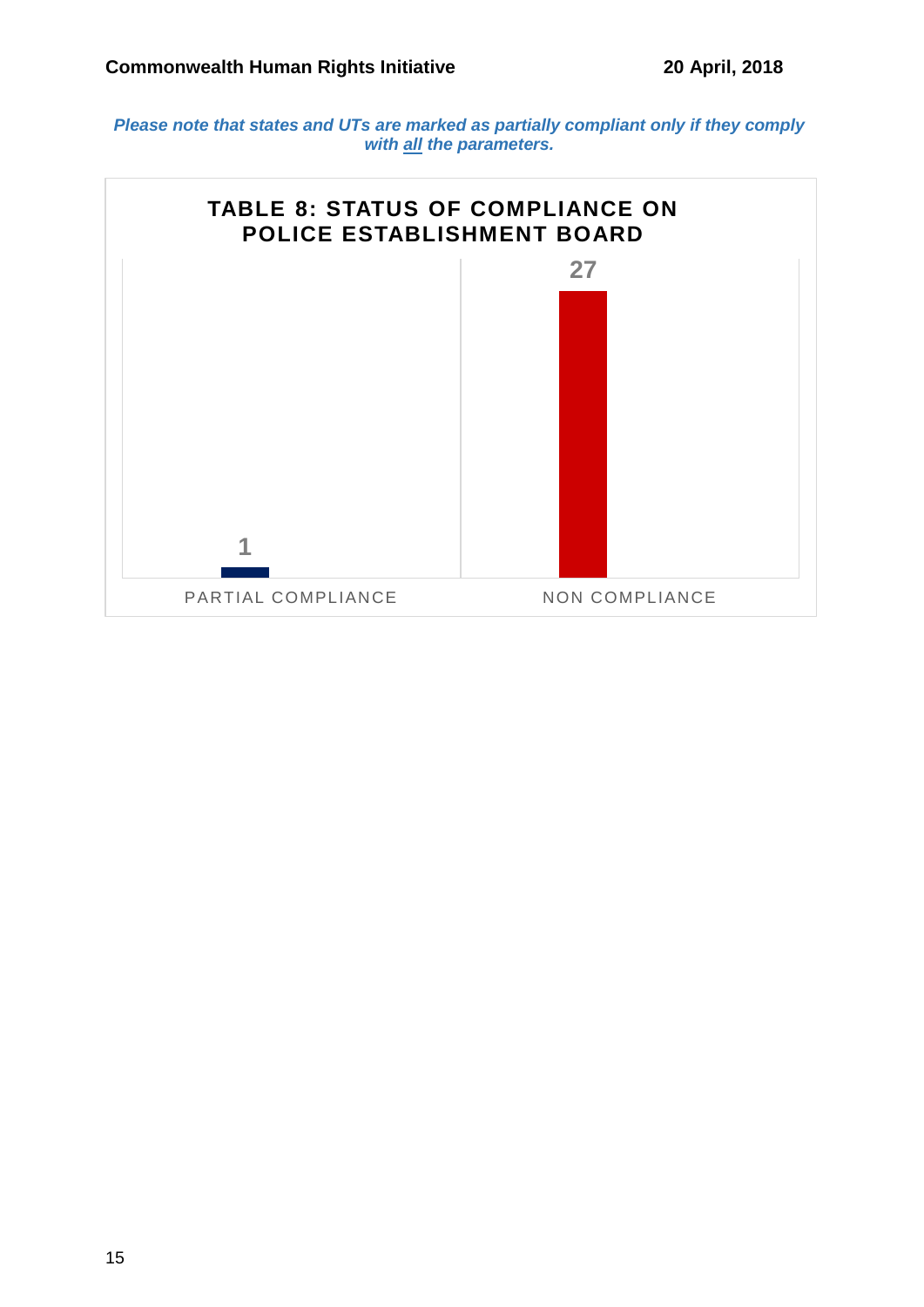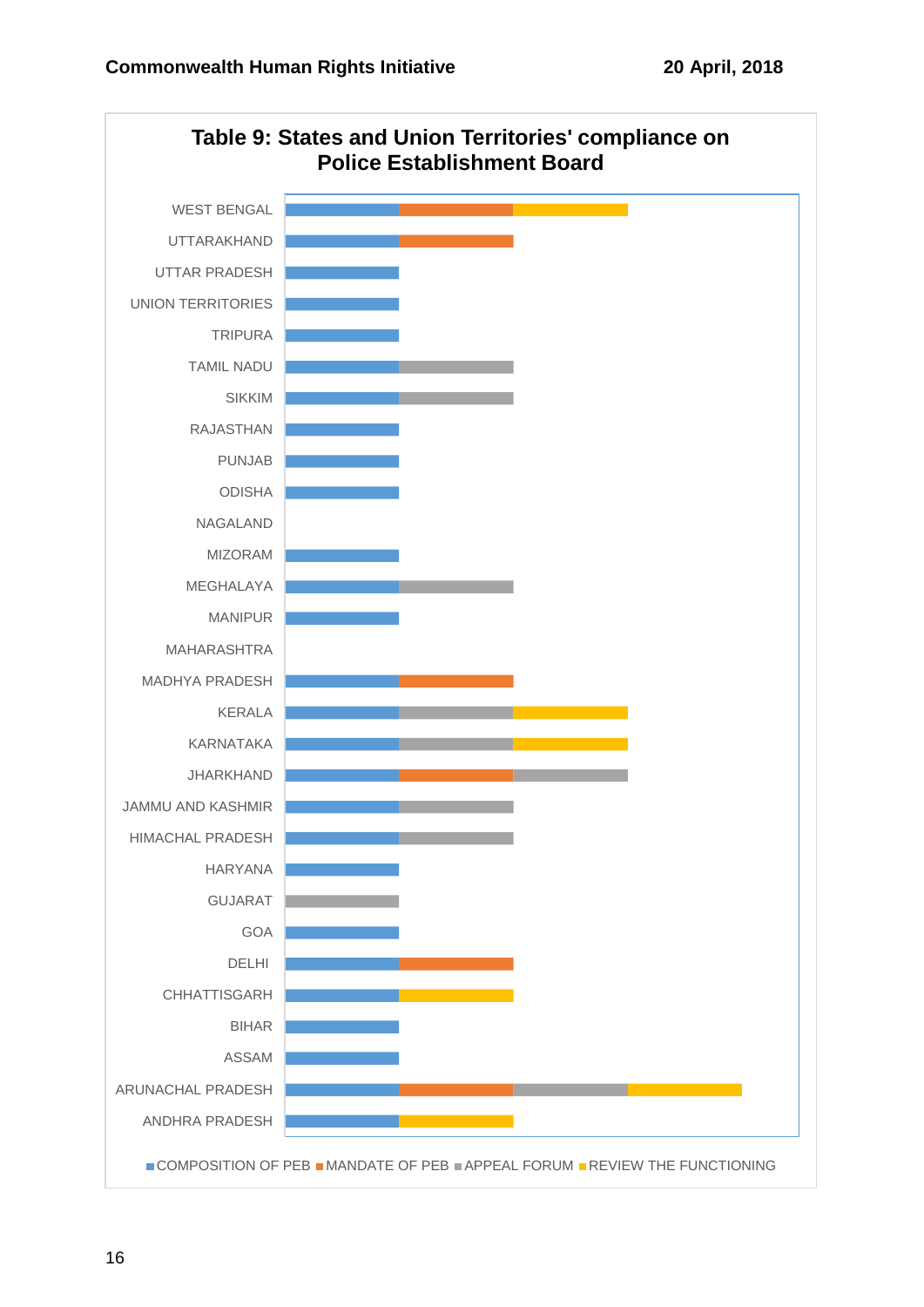- Notably, all states have constituted Police Establishment Boards on paper. However, Arunachal Pradesh is the only state which partially complies with the directive. All other states and UTs fail to comply on all the parameters as per CHRI's grading.
- 5 states Arunachal Pradesh, Jharkhand, Madhya Pradesh, Uttarakhand and West Bengal – and Delhi comply on all counts on the mandate of the PEB.
- 2 states Maharashtra and Uttar Pradesh have constituted PEBs at range and district levels.
- In 10 states Arunachal Pradesh, Gujarat<sup>15</sup>, Himachal Pradesh, Jammu & Kashmir, Jharkhand, Karnataka, Kerala, Meghalaya, Sikkim and Tamil Nadu – the PEB has the role of an appeal forum.
- In 6 states Andhra Pradesh, Arunachal Pradesh, Chhattisgarh, Karnataka, Kerala and West Bengal – the PEB reviews the functioning of the police.

<sup>&</sup>lt;sup>15</sup> The PEB is the appeals forum for ranks of DYSP and below. For ranks above DySP, the State Police Complaints Authority is the appeal forum.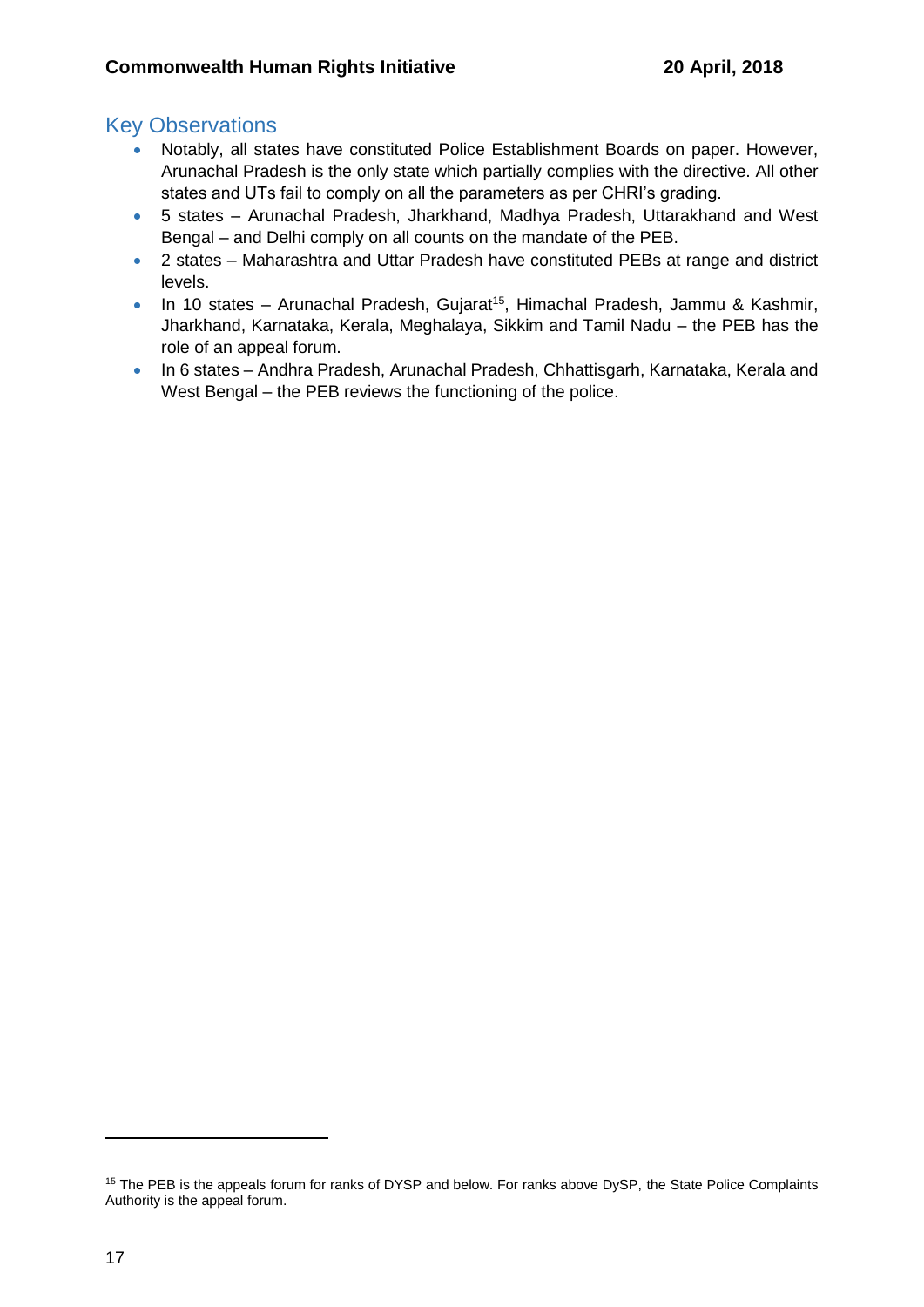# **Directive 6: Police Complaints Authority**

#### What the Directive says

The Court has directed the creation of a new mechanism – a Police Complaints Authority (PCA) to be established at both state and the district levels. Their mandate is to look into complaints against police officers from the public in cases of serious misconduct and select types of misconduct.

*State-level Police Complaints Authority:*

- To be chaired by a retired High Court or Supreme Court Judge who shall be chosen out of a panel of names proposed by the Chief Justice of the state.
- Mandate: To inquire into cases of serious misconduct including incidents involving (i) death, (ii) grievous hurt, or (iii) rape in police custody by police officers of and above the rank of Superintendent of Police.

*District-level Complaints Authority:*

- To be headed by a retired District Judge who shall be chosen out of a panel of names proposed by the Chief Justice or Judge of the High Court nominated by him/her.
- Mandate: To inquire into cases of serious misconduct including incidents involving (i) death, (ii) grievous hurt, or (iii) rape in police custody; and into allegations of extortion, land/house grabbing or any incident involving serious abuse of authority by police officers of Deputy Superintendent of Police and below.

#### *Common features:*

- May be assisted by 3-5 members to be chosen by the state government from a panel prepared by the State Human Rights Commission/ Lok Ayukta/ State Public Service Commission. Members may include retired civil servants, police officers or officers from any other department, or from civil society.
- May use services of retired investigators from intelligence, CID and Vigilance.
- On completion of its inquiry, the PCA can recommend 1) registration of an FIR against the implicated police officer(s), and/or 2) initiation of disciplinary proceedings against the implicated police officer(s)
- PCA recommendations are to be **binding** on the police department and state government.

### Compliance by States and UTs

Compliance is assessed against six parameters. *:*

- a. **Established Police Complaints Authority at State Level**: States are marked as compliant on establishment of PCAs at State Level.
- b. **Established Police Complaints Authority at District Level**: States are marked as compliant on establishment of PCAs at District Level.
- c. **Chairpersons**: States are marked as compliant when the Chairperson of the State Police Complaints Authority is a retired High Court judge, and when the Chairperson of the District Police Complaints Authority is a retired district judge.
- d. **Independent Members**: States are marked a s compliant when independent members are chosen from a panel prepared by the State Human Rights Commission/ Lok Ayukta/ State Public Service Commission.
- e. **Binding Recommendation**: The recommendations of the Complaints Authority, both at the district and state level, are binding.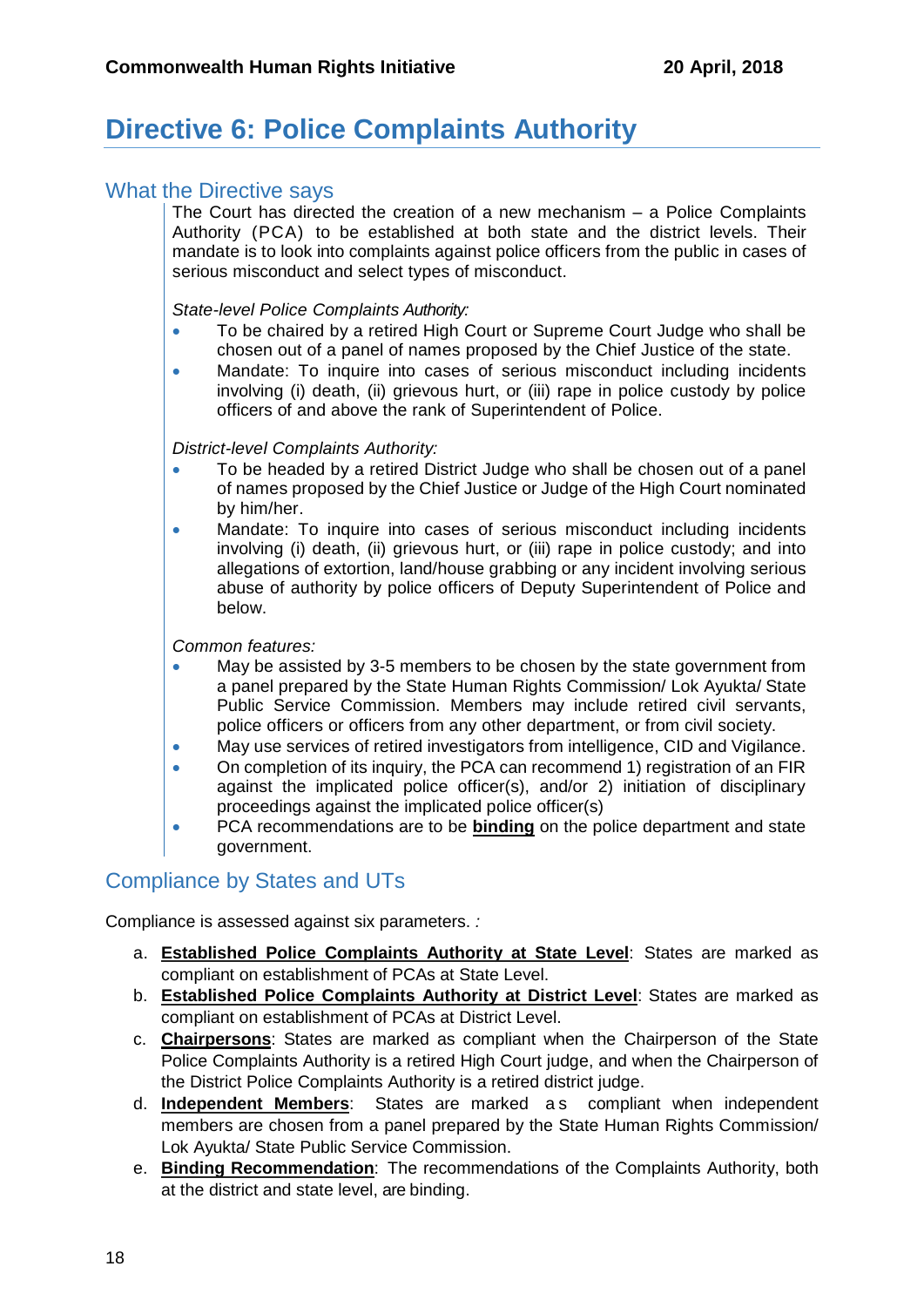f. **Independent Investigators**: States have been marked as non-compliant if provision for independent investigators is not included.

*Please note that states and UTs are marked partially compliant only if they comply with parameters a, c, d and e.*

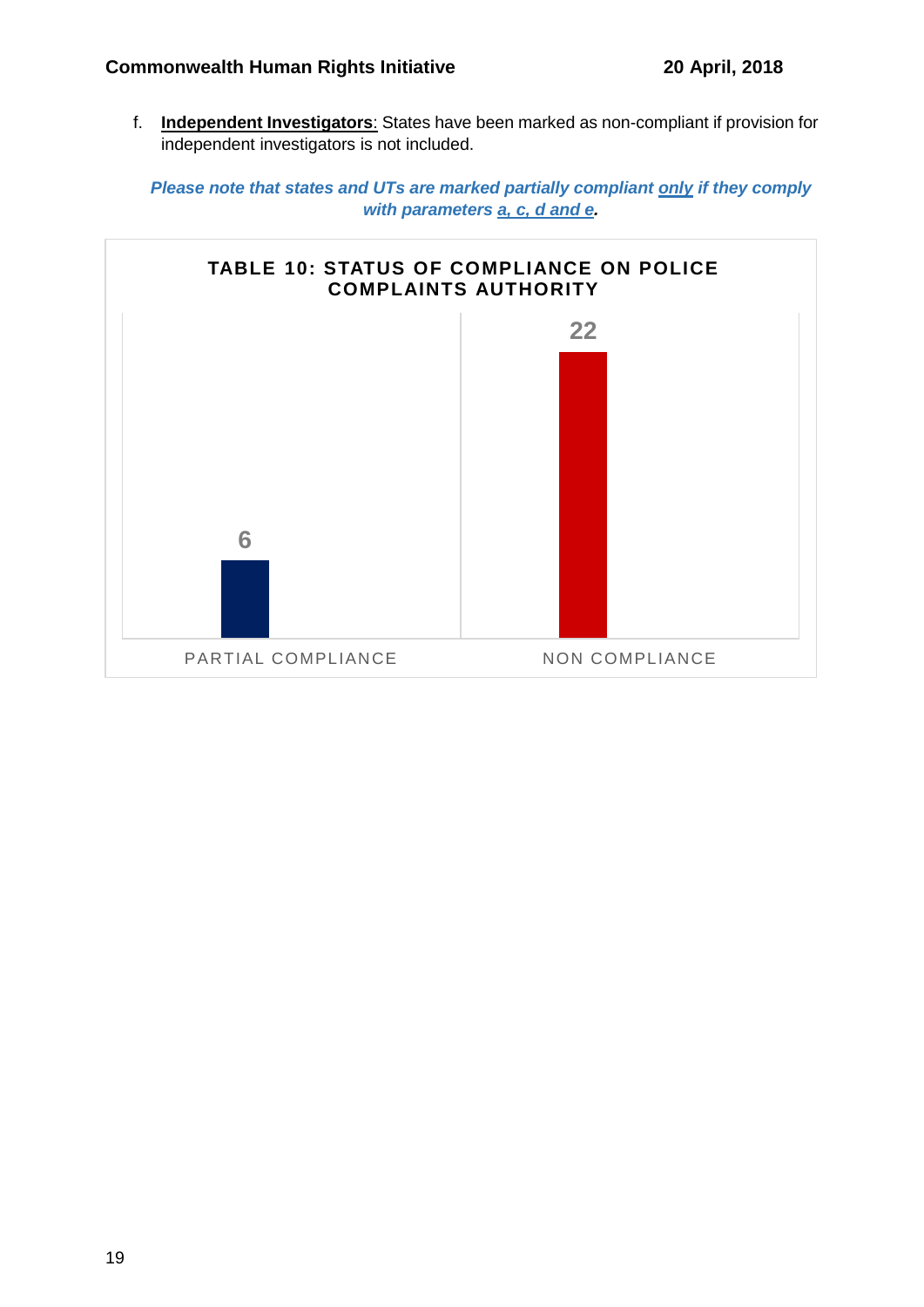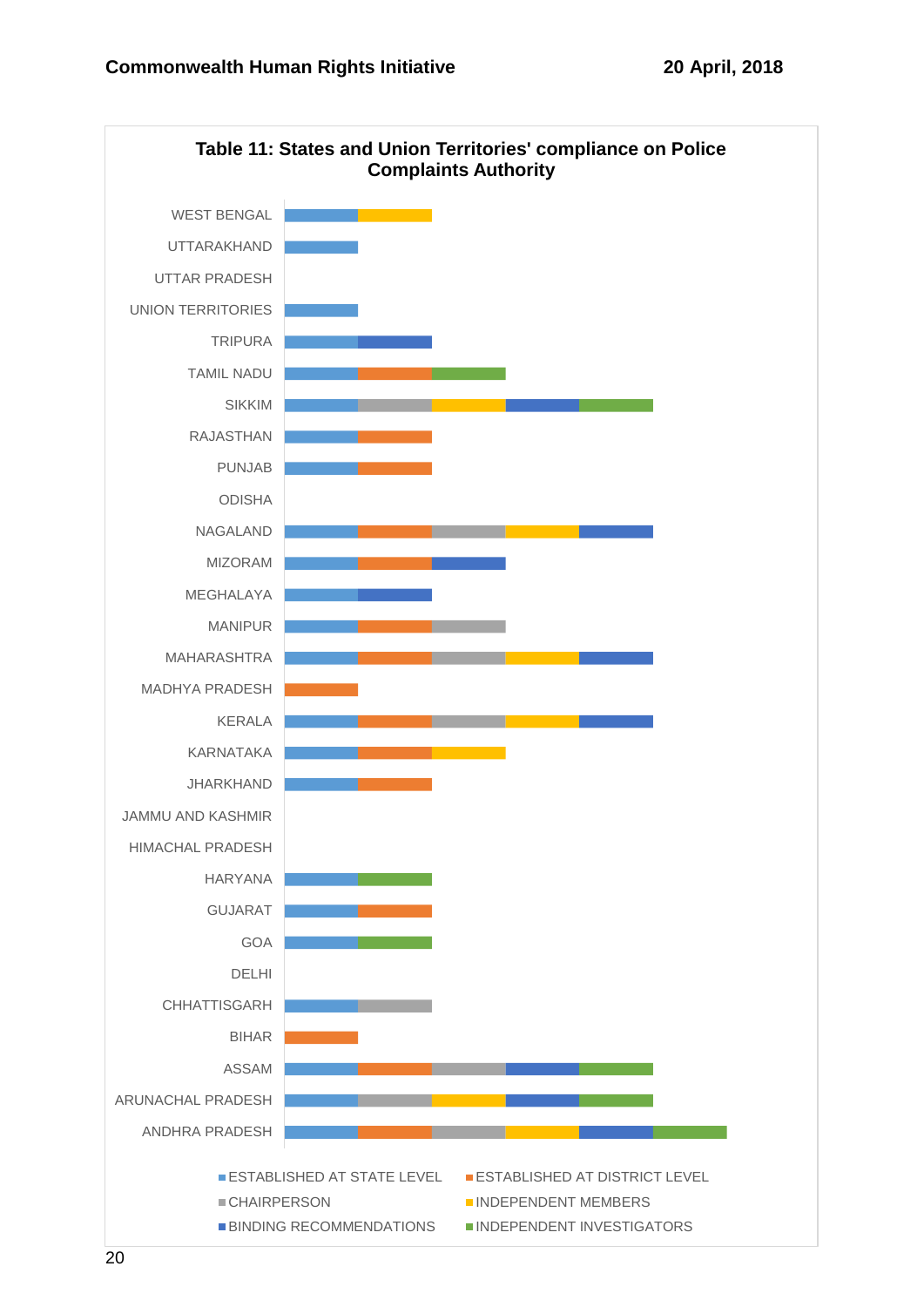- 6 states Andhra Pradesh, Arunachal Pradesh, Kerala, Maharashtra, Nagaland and Sikkim - have partially complied with this directive.
- 23 states Andhra Pradesh, Arunachal Pradesh, Assam, Chhattisgarh, Goa, Gujarat, Haryana, Jharkhand, Karnataka, Kerala, Maharashtra, Manipur, Meghalaya, Mizoram, Nagaland, Punjab, Rajasthan, Sikkim, Tamil Nadu, Tripura, Uttarakhand and West Bengal –have set up PCAs at state level.
- 15 states Andhra Pradesh, Assam, Bihar, Gujarat, Jharkhand, Karnataka, Kerala, Madhya Pradesh, Maharashtra, Manipur, Mizoram, Nagaland, Punjab, Rajasthan and Tamil Nadu have set up PCAs at the district level.<sup>16</sup>
- 13 states Andhra Pradesh, Assam, Gujarat, Jharkhand, Karnataka, Kerala, Maharashtra, Manipur, Mizoram, Nagaland, Punjab, Rajasthan and Tamil Nadu–have constituted PCAs both at state and district levels.
- Bihar and Madhya Pradesh have only set up district level PCAs.
- PCAs are established for each Union Territory.<sup>17</sup>
- In some states and UTs, other bodies have been given the function of the PCA. In Odisha and Himachal Pradesh, the Lokayuktas are designated to act as the PCAs. In Delhi, the Public Grievances Commission was given the function to act as the PCA (this was recently struck down by the High Court of Delhi).<sup>18</sup> CHRI considers these examples a total violation of this directive.
- Some states have refused to set up PCAs. Uttar Pradesh claims it has enough forums to handle complaints and will result in *multiplicity of forums creating confusion in the minds of the public.* Jammu & Kashmir moved an application before the Supreme Court for suspending the implementation of this directive, based on the security situation in the state.
- 9 states Andhra Pradesh, Arunachal Pradesh, Assam, Chhattisgarh, Kerala, Maharashtra, Manipur, Nagaland and Sikkim - appoint retired judges as Chairpersons at the state and district levels as stipulated by the Court.
- 8 states West Bengal, Sikkim, Nagaland, Maharashtra, Karnataka, Kerala, Andhra Pradesh and Arunachal Pradesh – have independent members selected through a transparent selection panel.
- In 10 states Andhra Pradesh, Arunachal Pradesh, Assam, Kerala, Maharashtra, Meghalaya, Mizoram, Nagaland, Sikkim and Tripura – PCA recommendations are binding.
- In 16 states -Bihar, Chhattisgarh, Goa, Gujarat, Haryana, Himachal Pradesh, Jharkhand, Karnataka, Madhya Pradesh, Manipur, Odisha, Punjab, Rajasthan, Tamil Nadu, Uttarakhand and West Bengal - PCA recommendations are subject to review by the State Government.
- According to the notification issued by the Ministry of Home Affairs for Union Territories, the decisions of the PCAs are 'ordinarily' binding unless the UT Administration decides to disagree with reasons recorded in writing.
- In 7 states Andhra Pradesh, Arunachal Pradesh, Assam,<sup>19</sup> Haryana, Goa, Sikkim<sup>20</sup> and Tamil Nadu - independent investigators have been appointed for conducting field inquiries for PCAs.

<sup>16</sup> Haryana has notified that District level PCAs be only set up '*as and when required*'.

<sup>17</sup> As per Notification No. 14040/45/2009, dated March 2010, issued by the Ministry of Home Affairs, Government of India.

<sup>&</sup>lt;sup>18</sup> As of April 2018, a fresh notification is being finalized to reconstitute Delhi's Police Complaints Authority.

<sup>19</sup> As per data received through Right to Information applications

 $20$  They have been appointed through a notification issued by the Home Department of Sikkim setting up the PCAs. This was received through Right to Information.